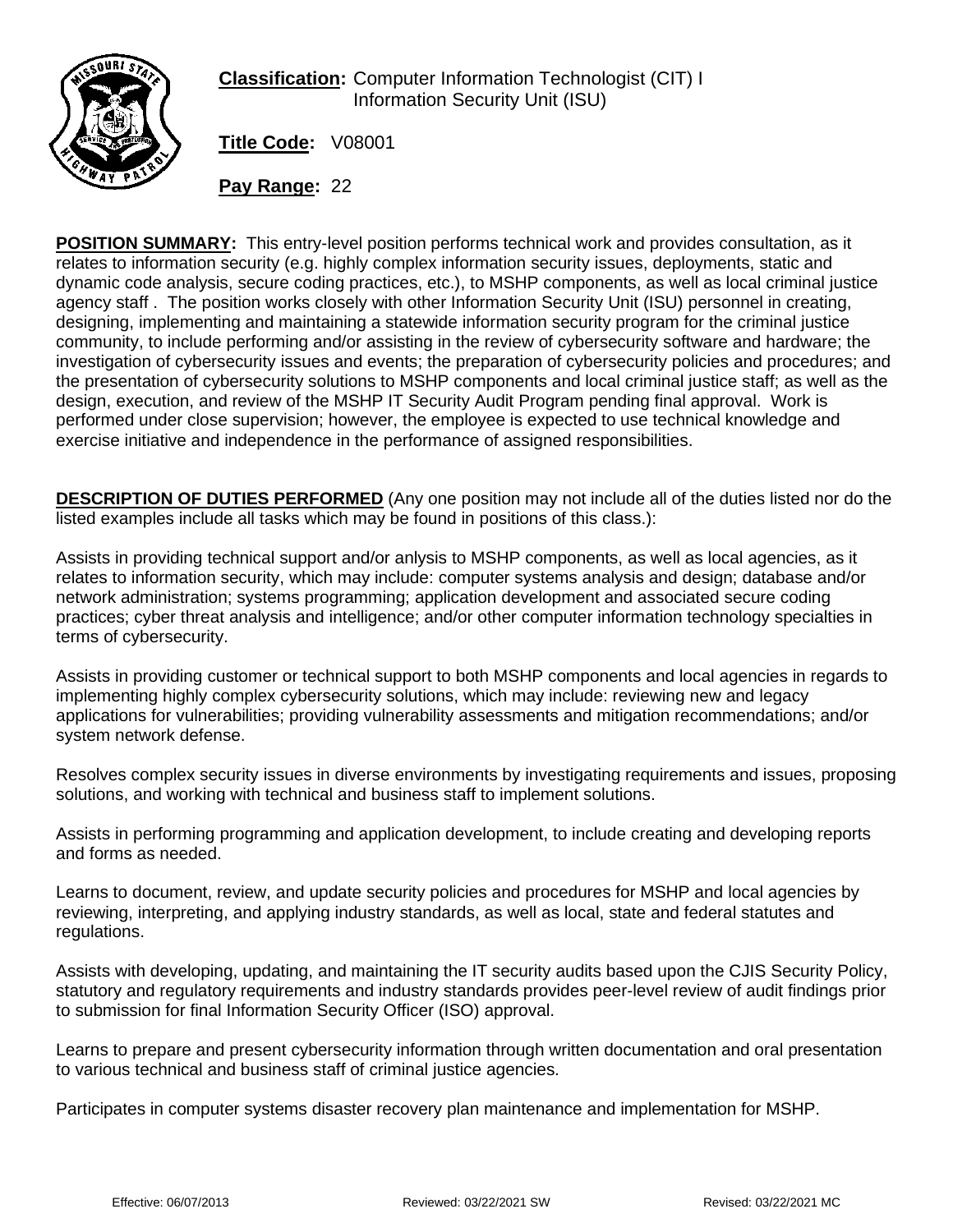## **Classification:** Computer Information Technologist (CIT) I Page 2 Information Security Unit (ISU)

Performs administrative duties over security control/protections related to application security, to include log scans for related investigations.

Performs security testing and monitors the MSHP security infrastructure.

Learns to prepare reports and documentation of security audit findings to be presented to the ISO and upper management.

Learns to design and test complex computer programs and clearly defined segments of highly complex programs in terms of cybersecurity.

Participates in meetings with members of the local and state criminal justice community to discuss cybersecurity issues.

Assists in the review of system and application specifications, and makes recommendations for security enhancements.

Assists in the research and review of security infrastructure hardware and/or software.

Participates in computer systems management plan development, maintenance, and implementation.

Performs other related work as assigned.

**REQUIRED KNOWLEDGE, SKILLS, AND ABILITIES:** Knowledge of all areas of cybersecurity as well as networking, application development, server software and hardware; to include elements of cybercrime and threat indicators.

Knowlege of the principles of information security and information technology systems and analysis, design, testing, and documentation; to include secure coding practices and the secure software development lifecycle.

Knowledge of the principles of computer programming and systems analysis, design, testing and documentation.

Knowledge of the general operating principles and capabilities of computer hardware and software.

Knowledge of, or the ability to learn, the Criminal Justice Information Services (CJIS) Security Policy, as well as various agency systems as they relate to technical connectivity and the CJIS Security Policy's requirements.

Knowledge of software reference libraries and related utility programs.

Knowledge of computer security best practice standards.

Knowledge of computer networking protocols and operating systems.

Knowledge of, or the ability to learn, the agency's automated information systems, as well as agency's functions and their interrelationships.

Knowledge of the principles of cyber-threat analysis, data protection methods, disaster recovery, and cyberincident response management.

Knowledge of the principals of information system audits and security testing.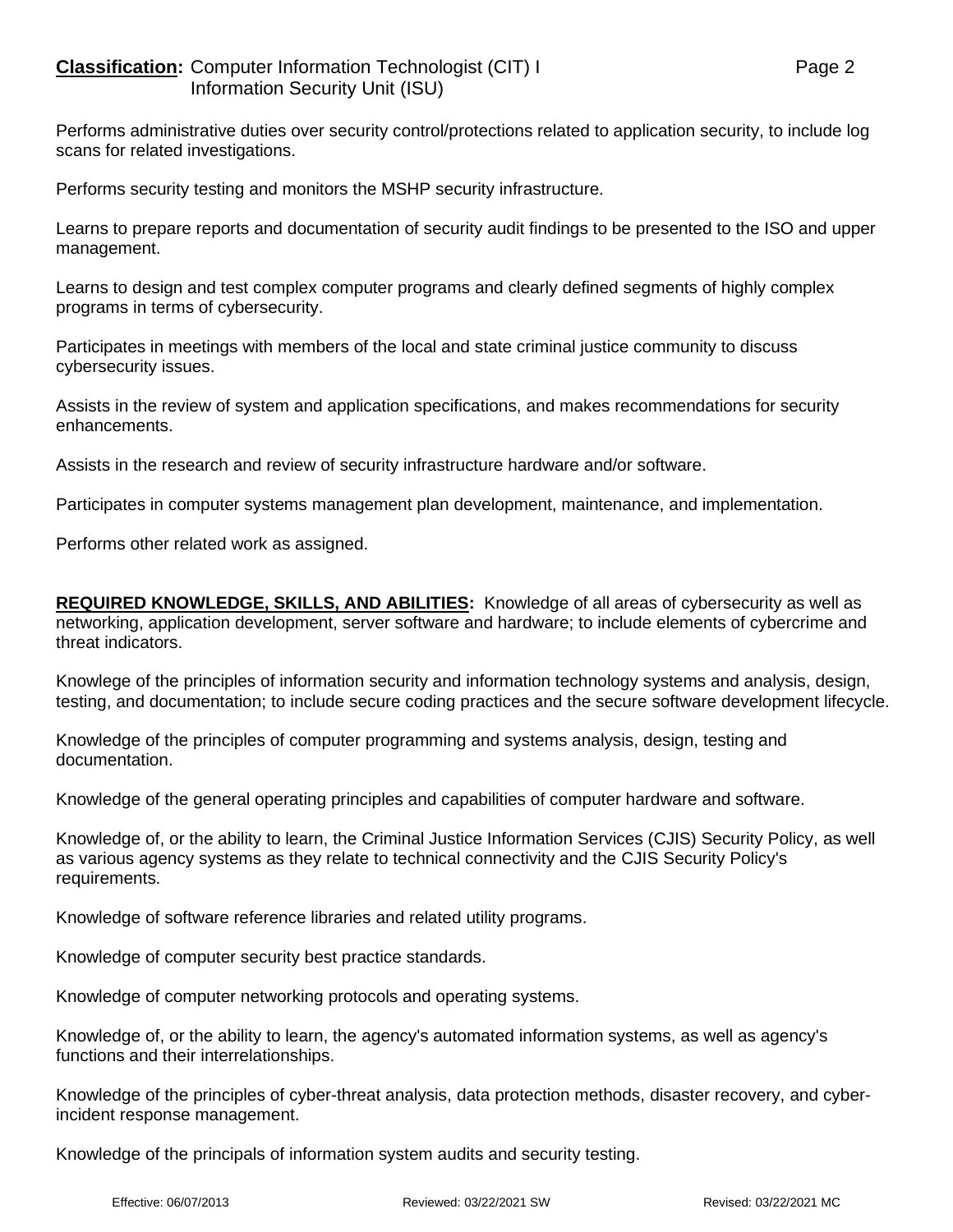## **Classification:** Computer Information Technologist (CIT) I Page 3 Information Security Unit (ISU)

Knowledge of deep packet analysis tools, their configuration, and use.

Knowledge of encryption methods and virtual private network (VPN) technologies.

Knowledge of computer operating systems.

Knowledge of database management systems.

Knowledge of advanced authentication solutions.

Knowledge of applicable Federal Information Processing Standards of (FIPS) encryption.

Knowledge of Code of Federal Regulations (CFR) and applicable statutes.

Knowledge of cyber-forensics techniques and digital evidence preservation.

Knowledge of, or the ability to learn, the principles of project management, the information strategic planning process, and the systems management process.

Knowledge of, or the ability to learn national information sharing tools and techniques.

Knowledge of continuing trends and developments in computer hardware and software.

Possess good organizational skills.

Possess research and analysis skills.

Possess basic code analysis skills.

Possess good presentation skills.

Ability to utilize project management and highly technical analytical tools.

Ability to prepare and interpret computer program documentation.

Ability to prepare and maintain standards, policies, procedures, guidelines and technical manuals.

Ability to troubleshoot and resolve hardware and/or software problems.

Ability to create and present materials for training programs

Ability to plan and implement projects and audits necessary to ensure effective and efficient operations of security measures.

Ability to multi-task effectively.

Ability to comprehend, analyze, and research problems of a complex nature and make judgment decisions as to their solution.

Ability to operate basic office equipment as detailed in the description of duties.

Ability to handle restricted and confidential information in a professional manner and maintain the information as such.